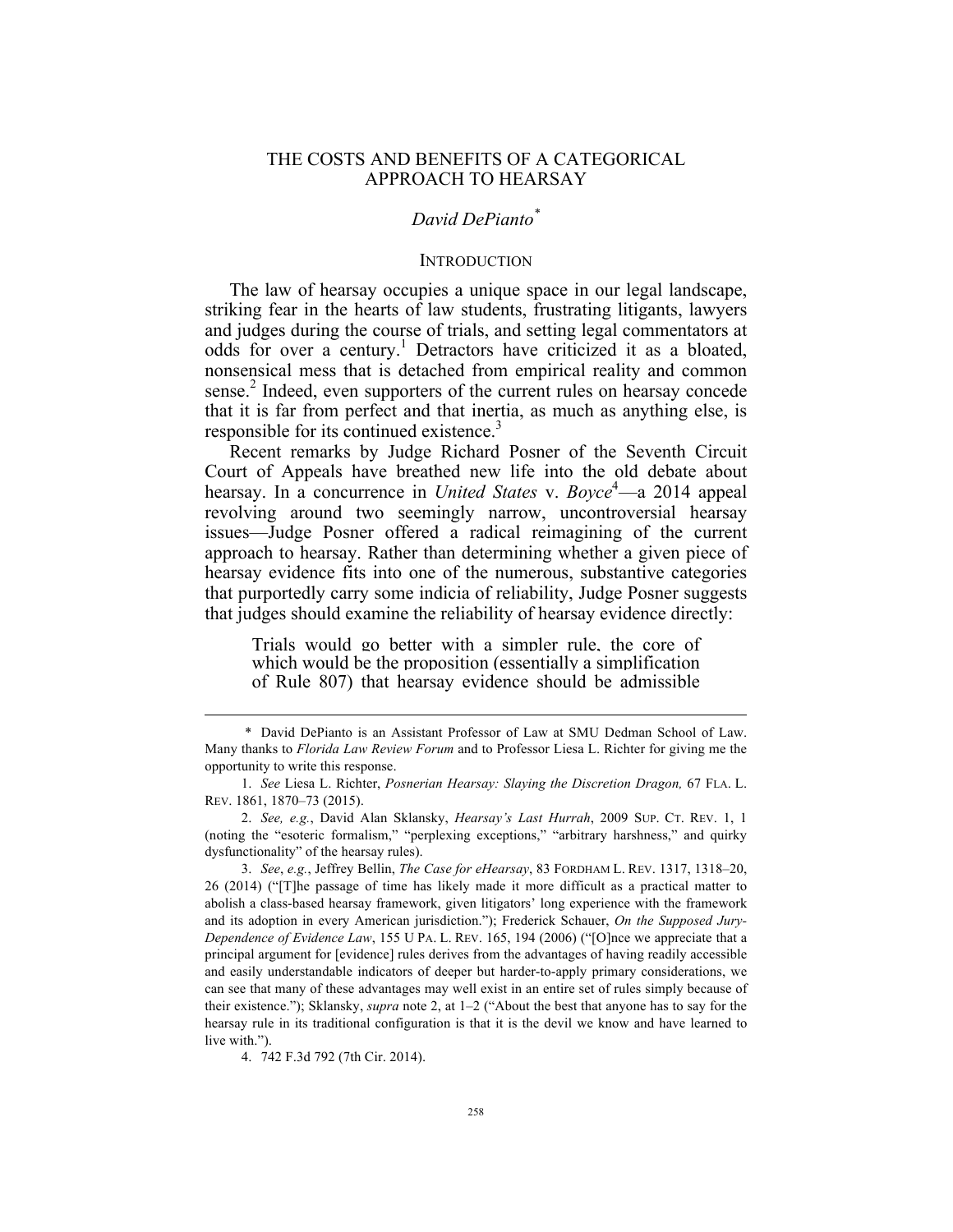when it is reliable, when the jury can understand its strengths and limitations, and when it will materially enhance the likelihood of a correct outcome.<sup>5</sup>

According to Judge Posner, this approach is tantamount to an expansion of Federal Rule of Evidence 807 (FRE 807)—the residual or "catch all" category designed to allow reliable hearsay that doesn't fit neatly into the pre-ordained boxes. Judge Posner has also compared his proposed rule to Federal Rule of Evidence 403 (FRE 403), which gives judges considerable discretion in balancing the probative value of evidence against its tendency to inject unfair prejudice or confusion into the trial.<sup>6</sup>

Against this backdrop, Professor Richter offers a helpful overview and a fresh take on the categorical approach to hearsay. Seeking to engage Judge Posner on terrain that he would appreciate, Professor Richter performs a cost-benefit analysis of his proposed rule. Her conclusion is that the flexible, three-pronged approach provided by Judge Posner is a "bad bargain"<sup>7</sup> for several reasons. First, and perhaps most importantly, the broad flexibility allowed by Judge Posner's approach would lead to inconsistency and, in turn, increased litigation costs.<sup>8</sup> Second, Professor Richter argues that the unfettered discretion afforded to judges under Judge Posner's test would allow biases to creep into the decision-making process.<sup>9</sup> Third, without anything to fill the substantial void created by Judge Posner's new system, judges would probably revert back to a less coherent version of the rules currently used to determine the admissibility of hearsay evidence.<sup>10</sup> In short, Judge Posner's proposed rule would cause confusion, unpredictability, increased litigation costs, and probably effect little substantive change in the final analysis.

In this brief response, I hope to unpack and complicate Professor Richter's claims a bit. My primary conclusion is that, while Professor Richter's proffered solution—stay the course; make incremental improvements to the current patchwork of categorical hearsay rules—is eminently sensible, her analysis glides somewhat easily over several assumptions about how Judge Posner's rule might operate in practice and, in turn, how the rule would impact the litigation process. Moreover, her cost-benefit analysis contains some omissions and

 <sup>5.</sup> *Id.* at 802.

<sup>6.</sup> *See* Hon. Richard A. Posner, *On Hearsay*, 84 FORDHAM L. REV. 1465, 1467–68 (2016); Richard A. Posner, *An Economic Approach to the Law of Evidence*, 51 STAN. L. REV. 1477, 1530 (1999).

<sup>7.</sup> Richter, *supra* note 1, at 1893.

<sup>8.</sup> *Id.* at 1886.

<sup>9.</sup> *Id.* at 1885.

<sup>10.</sup> *Id.* at 1907.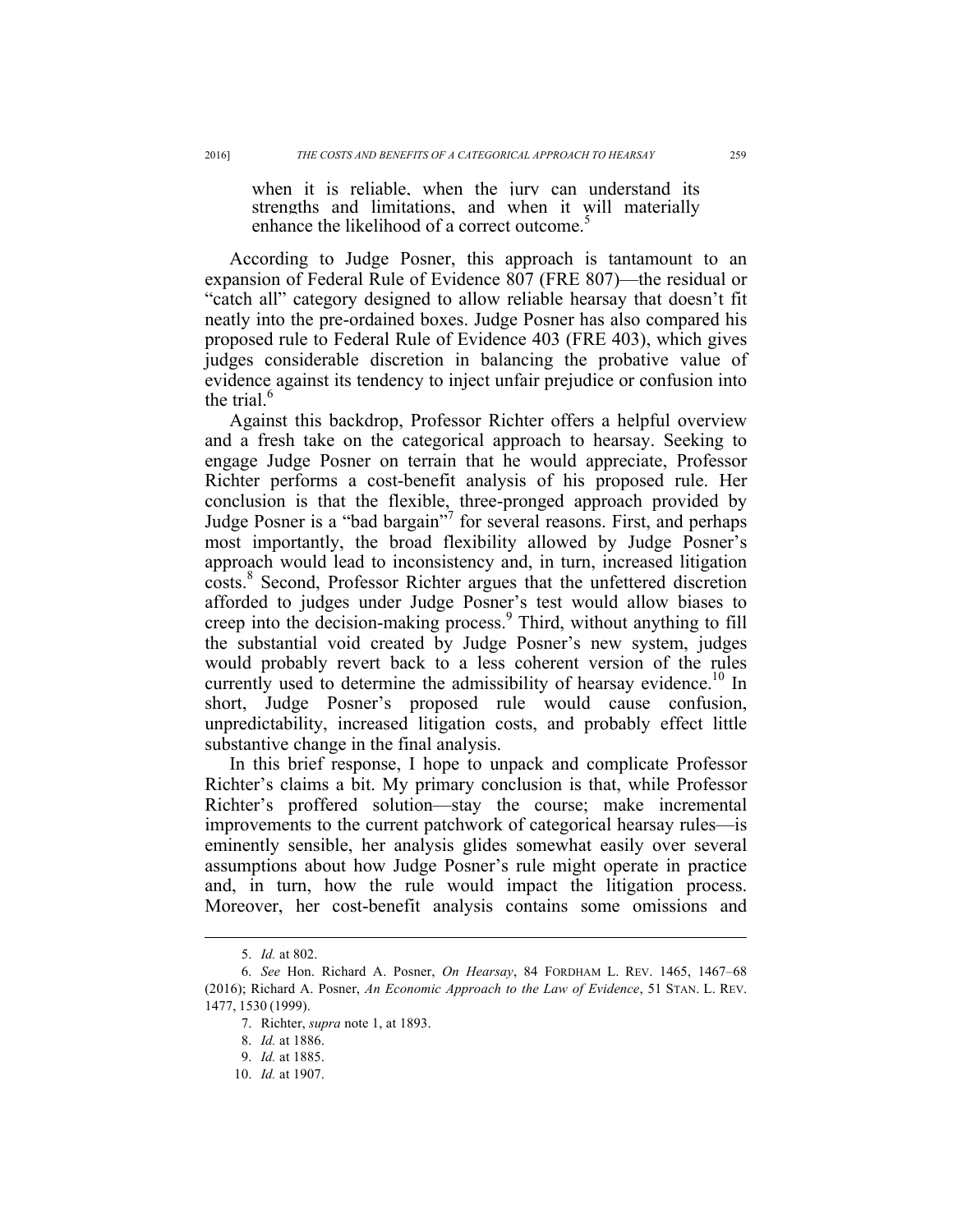(perhaps) some misunderstandings about Judge Posner's proposed rule. On the "costs" side of the ledger, for example, Professor Richter overlooks textual and scholarly cues that hint at a simple, and fairly predictable, interpretation of Judge Posner's rule. Similarly, on the "benefits" side of the ledger, Professor Richter fails to acknowledge that Judge Posner's rule—whatever its costs—might actually "buy" better, or more accurate, trial results.

Whether the above points, or any of the other arguments presented below, would ultimately tilt the cost-benefit analysis in favor of Judge Posner's rule is difficult to say. Predicting how a new rule of evidence will play out in the complicated swirl of litigation—a game in which there are many players with different motives, biases, and strategies—is nearly impossible, as is balancing the various trade-offs. This fact alone makes Judge Posner's proposal a risky one, whatever its merits and shortcomings appear to be from a hypothetical, ex ante perspective. It also makes Professor Richter's collection of insights particularly useful in evaluating Judge Posner's rule, and any future proposals regarding hearsay.

Following the structure of Professor Richter's article, my comments are broken down into the costs and benefits of Judge Posner's proposed rule. For the sake of brevity, this response will not dwell on the many insightful points made by Professor Richter. Rather, I will confine my comments to the few arguments that I find somewhat problematic; arguments that, in my view, distort the economic analysis by inflating the costs of Judge Posner's proposed rule somewhat and obscuring some of its potential benefits.

## I. INFLATED COSTS

# A. *Evidentiary Uncertainty and Its Consequences*

The first, and most important, critique of Judge Posner's proposal is that it would dramatically decrease the predictability of hearsay rulings. On this issue, Professor Richter notes:

In litigation, some of the principal assets and liabilities come in the form of evidence admissible at trial to prove one's position. Judge Posner's discretionary approach to hearsay evidence would require litigation investors to "buy" into a litigation strategy by filing or defending a lawsuit, although they would learn the true worth of the investment only after the purchase  $\dots$  [T]he Judge Posner approach would decrease the information litigants have to value their cases and increase the resources consumed in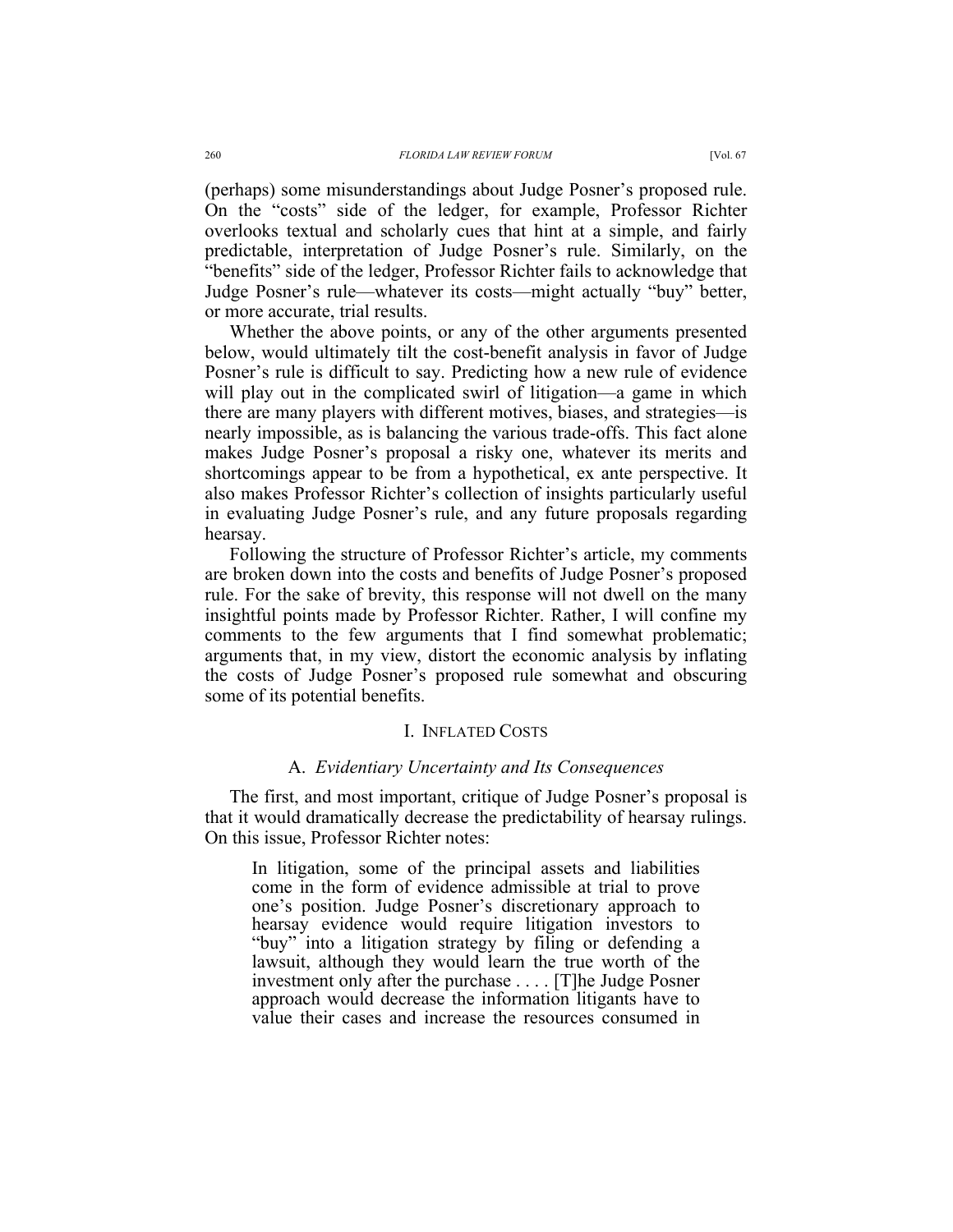# administering hearsay doctrine.<sup>11</sup>

The increased uncertainty surrounding hearsay evidence would translate, per Professor Richter's narrative, into decreased settlements, a reduction in plea bargains, and a general increase in litigation costs.<sup>12</sup>

Professor Richter's take on this issue aligns with the standard economic model of litigation, which posits that information about the "value" of a claim enhances the likelihood of settlement.<sup>13</sup> As rational parties to a dispute gain more knowledge about its merits, their assessments regarding the expected value of a claim converge, expanding the "bargaining zone" and making settlements more likely. Put another way, when the parties agree on the expected outcome of a trial, the administrative costs associated with the trial become superfluous, and the parties can split this cooperative surplus among themselves by settling. When the parties disagree—because of irrational impulses, rational uncertainty about the value of a claim, or for other reasons—the surplus is used to fight it out in court.<sup>15</sup>

Professor Richter's conclusion on this particular issue can be broken down into two parts: (1) the claim that Judge Posner's rule would decrease predictability and (2) the claim that decreased predictability, or increased uncertainty, would lead to increased litigation costs overall. Regarding the first point, Professor Richter is certainly correct that the broad language contained in Judge Posner's suggested rule *could* allow for virtually unchecked discretion. There are, after all, no substantive categories distinguishing acceptable hearsay from unacceptable hearsay. Further, the rule articulated in *Boyce* provides almost no guidance regarding the substance of reliable hearsay, its preferred forms, or the social contexts that might give rise to reliable hearsay evidence.

On the other hand, the language of Judge Posner's rule sounds quite permissive in terms of its treatment of hearsay, particularly when coupled with his related commentary on the subject. In his various scholarly discussions of hearsay, Judge Posner has repeatedly referred to the fact that hearsay is a central feature of our understanding of the world:

Most of what we know is hearsay, right? . . . Some of it is gossip and rumors, and so on, and third degree or fourth degree or fifth-hand or what have you. But much of it is perfectly good evidence. And I think the judge should make

 <sup>11.</sup> *Id.* at 1883.

<sup>12.</sup> *See id.*

<sup>13.</sup> *See, e.g.*, Steven Shavell, *Suit, Settlement, and Trial: A Theoretical Analysis Under Alternative Methods for the Allocation of Legal Costs*, 11 HARV. L. REV. 55, 56–57 (1982).

<sup>14.</sup> *See* ROBERT COOTER & THOMAS ULEN, LAW & ECONOMICS 391–93 (6th ed. 2012).

<sup>15.</sup> *See id.* at 402–03.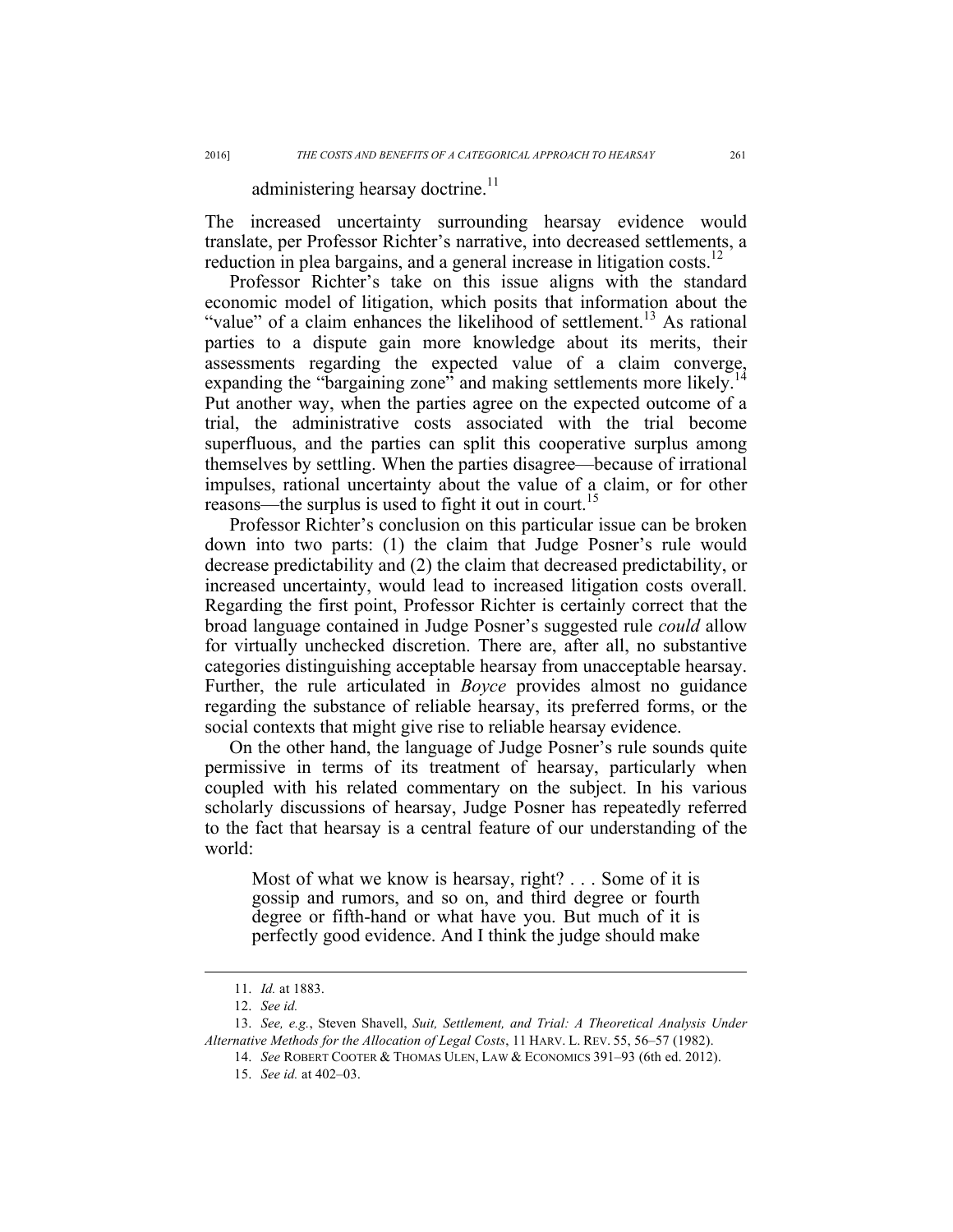prejudicial effect is much less.<sup>16</sup>

Judge Posner has also cited, with approval, empirical work that indicates jurors' ability to appreciate and appropriately react to the various reliability problems associated with hearsay evidence.<sup>17</sup> Finally, Judge Posner has said, unequivocally, that his criticism of the current hearsay doctrine is not motivated by a desire to reduce the amount of hearsay introduced in trials.<sup>18</sup>

If we treat the above commentary as a sort of "advisory committee notes" to the text of Judge Posner's proposed rule, it is easy to envision Judge Posner's rule being one of broad admissibility.<sup>19</sup> In short, Judge Posner's rule might allow most hearsay evidence as a matter of course, effectively reversing the current presumption against admissibility and allowing the trier of fact to determine its appropriate weight. After all, we deal with hearsay everyday, so we (as jurors) can generally "understand its strengths and limitations."<sup>20</sup> Further, psychological research suggests that individuals appropriately discount hearsay evidence, so the rule should be interpreted as having "a thumb on the scale" towards admissibility as FRE 403 does. $^{21}$  In fact, the only types of hearsay that Judge Posner's rule would appear to clearly and consistently preclude are present sense impressions<sup>22</sup> and excited utterances<sup>23</sup> (or more specifically, hearsay evidence whose *only* justification is excitement or contemporaneous reporting). If this interpretation is plausible, Judge Posner's rule would undoubtedly allow more hearsay into trials. However, it would operate in a fairly predictable manner, contra Professor Richter's narrative.

Even if Judge Posner's rule did not follow the interpretive path

20. *Boyce*, 742 F.3d at 802.

 <sup>16.</sup> *Symposium on Hearsay Reform*, 84 FORDHAM L. REV. 1323, 1334 (2016).

<sup>17.</sup> Posner, *On Hearsay, supra* note 6, at 1467 (citing Justin Sevier, *Popularizing Hearsay*, 104 GEO. L.J. 644 (2016) (discussing Sevier's empirical work on jurors' understanding of hearsay evidence)).

<sup>18.</sup> *See* United States v. Boyce, 742 F.3d 792, 802 (7th Cir. 2014) ("I don't want to leave the impression that in questioning the present sense and excited utterance exceptions to the hearsay rule I want to reduce the amount of hearsay evidence admissible in federal trials.").

<sup>19.</sup> Allowing for some outside commentary to guide the interpretation of Judge Posner's rule seems fair, not only because Advisory Committee Notes are vital to the operation of the current Federal Rules of Evidence, but also because the "rule" under consideration was not likely meant by Judge Posner to be analyzed as a final, polished bit of legal text.

<sup>21.</sup> FED. R. EVID. 403 (excluding evidence only when its probative value "is *substantially* outweighed by . . . unfair prejudice, confusing the issues, misleading the jury, undue delay, wasting time, or needlessly presenting cumulative evidence") (emphasis added).

<sup>22.</sup> FED. R. EVID. 803(1).

<sup>23.</sup> FED. R. EVID. 803(2).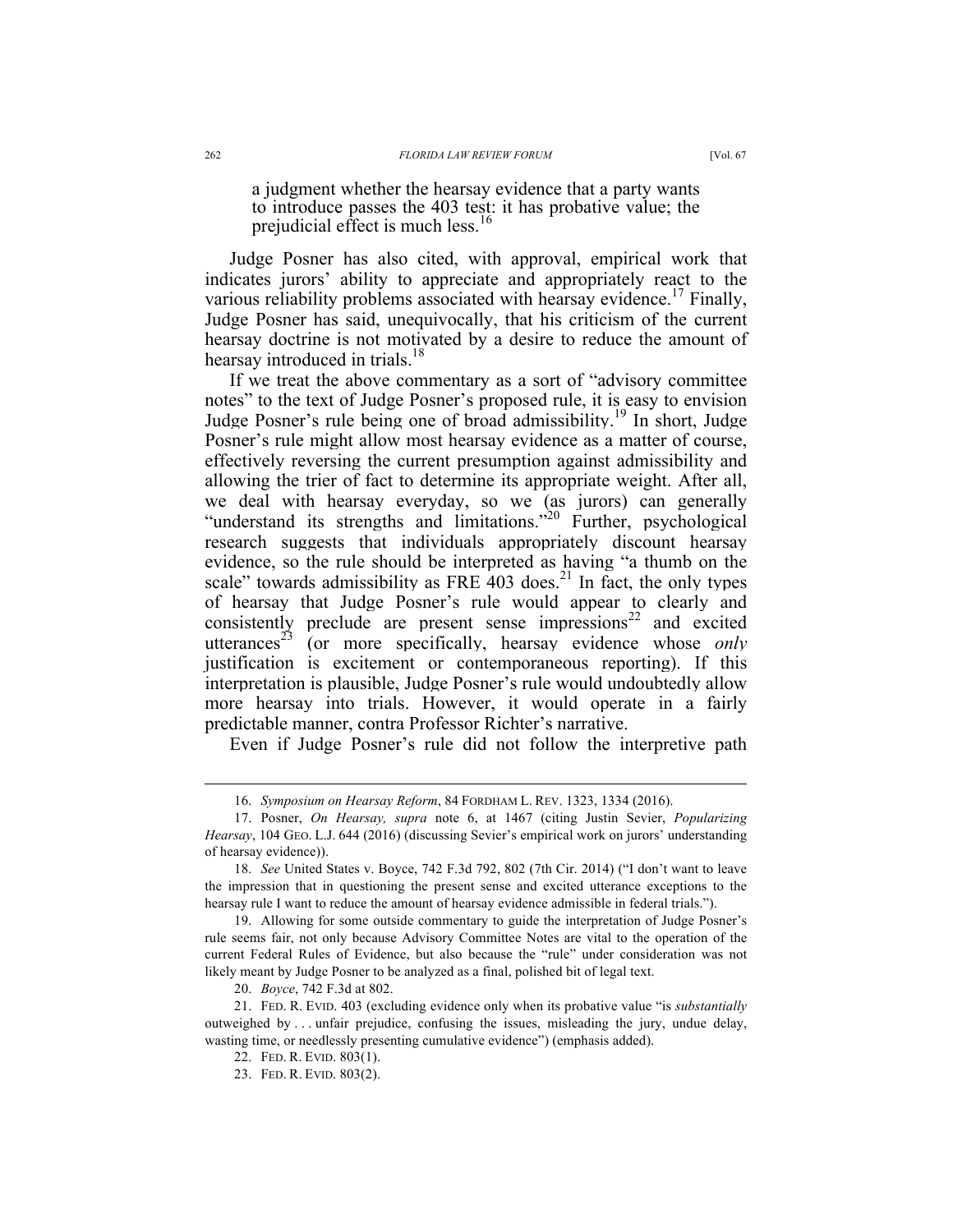suggested above—and instead became a "purely discretionary," highly unpredictable black box—there is at least some reason to believe that litigation costs would not explode and settlements would not significantly decrease. First, as Professor Richter acknowledges, it is unclear how important hearsay evidence is to the valuation of claims in general.<sup>24</sup> Second, and more importantly, we already have an evidentiary rule that entails absolute discretion, and it has not managed to derail settlements or otherwise wreak havoc with the litigation process. I refer, of course, to FRE 403, which allows judges to exclude evidence "if its probative value is substantially outweighed by a danger of one or more of the following: unfair prejudice, confusing the issues, misleading the jury, undue delay, wasting time, or needlessly presenting cumulative evidence."<sup>25</sup> FRE 403 affords judges virtually unreviewable power, not only to determine what counts as "unfair prejudice," but to weigh such prejudice (or confusion, delay, etc.) against the probative value of the evidence at issue. And, despite the fact that it is one of the most frequently invoked rules of evidence,  $26$  there is surprisingly little criticism of the discretion baked into FRE 403. To quote Justice Scalia—speaking on an unrelated issue of evidence—"perhaps the best indication that the sky would not fall . . . is that it has not done so already."<sup>27</sup>

Third, there are actually plausible arguments that increased uncertainty (if that's what Judge Posner's rule would, in fact, entail) may increase settlement. In his discussion of case selection bias, Professor Robert H. Gertner challenges the conventional economic wisdom by noting that "the relation between judicial uncertainty and settlement is far from obvious on a theoretical level."<sup>28</sup> Professor Gertner further concludes that "[s]ince trials are risky, litigants can benefit from avoiding a trial, preferring to settle for the expected judgment even if litigation is costless. Holding all else constant, additional uncertainty makes litigation more unattractive and increases the likelihood of settlement."<sup>29</sup>

Others have echoed this somewhat commonsense corollary of risk aversion. In their study of the factors influencing settlement, for example, Professors Gross and Syverud observe that "greater

 <sup>24.</sup> *See* Richter, *supra* note <sup>1</sup> at 1886 ("To be sure, it may be an unusual case that hinges on a single piece of hearsay evidence.").

<sup>25.</sup> *See supra* note 21.

<sup>26.</sup> 1 CHRISTOPHER B. MUELLER & LAIRD C. KIRKPATRICK, FEDERAL EVIDENCE § 4:12 (4th ed. 2016) ("So often is Rule 403 involved, and in such a wide variety of circumstances, that individual cases provide little guidance for future rulings.").

<sup>27.</sup> Melendez-Diaz v. Massachusetts, 557 U.S. 305, 325 (2009).

<sup>28.</sup> Robert H. Gertner, *Asymmetric Information, Uncertainty, and Selection Bias in Litigation*, 1993 U. CHI. L. SCH. ROUNDTABLE 75, 94 (1993).

<sup>29.</sup> *Id.* at 93.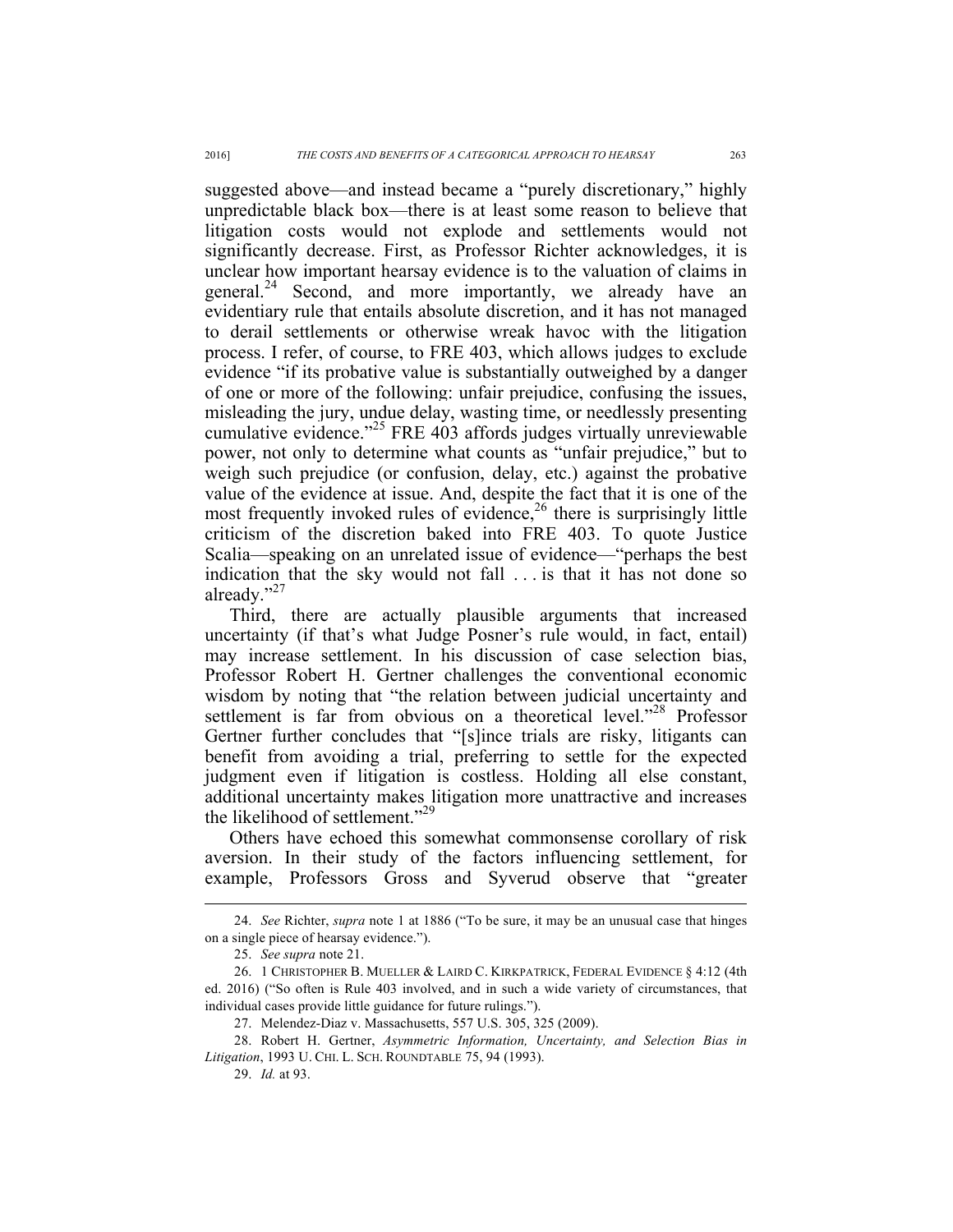uncertainty also increases the proportion of cases that insurance companies will be anxious to settle because they present the risk of huge verdicts."<sup>30</sup> Further, Professor Russell Covey acknowledges a similar point in the context of criminal law: "Uncertainty by itself could, in theory, more or less make plea bargaining either more or less likely depending largely on the particular defendant's risk tolerance."<sup>31</sup>

To be sure, Professor Richter's view on the likely impact of evidentiary uncertainty appears to be a majority view in the theoretical literature on settlement. The fact that there is some lingering debate about the precise role of uncertainty in settlement decisions, though, warrants a degree of caution when making predictions about the hypothetical impact of a proposed rule of evidence on the litigation process. This is particularly true when the rule itself is amenable to substantially different interpretations.

#### B. *Bias in the Reliability Determination*

Another shortcoming of Judge Posner's proposed rule, according to Professor Richter, is that it invites bias into the reliability determination. Here, Professor Richter envisions a particular type of bias—one that benefits litigants who are either individually sympathetic to the judge, or who represent a legal position that aligns with the presiding judge's political beliefs.32 Not only does Judge Posner's vague rule allow for this type of bias, but according to Professor Richter, it also explicitly encourages it:

Judge Posner's proposed tripartite standard acknowledges the role that a judge's assessment of the merits of a case must play in administering a flexible reliability approach to hearsay. Judge Posner's test would instruct trial judges to admit reliable hearsay evidence when it "would materially enhance the likelihood of a correct outcome." Presumably, a trial judge following this standard should be more inclined to admit hearsay evidence if she determines that the proponent of the hearsay has the better case.<sup>3</sup>

The latter part of this claim—the notion that Judge Posner's proposed rule explicitly *requires* judges to allow hearsay evidence that makes their preferred outcome more likely—can be quickly dismissed. To admit a piece of evidence because it "materially enhance[s] the

 <sup>30.</sup> Samuel R. Gross & Kent D. Syverud, *Getting to No: A Study of Settlement Negotiations and the Selection of Cases for Trial*, 90 MICH. L. REV. 319, 385 (1991).

<sup>31.</sup> Russell Covey, *Reconsidering the Relationship Between Cognitive Psychology and Plea Bargaining*, 91 MARQ. L. REV 213, 218 (2007).

<sup>32.</sup> *See* Richter, *supra* note 1, at 1886–87.

<sup>33.</sup> *Id.* at 1887.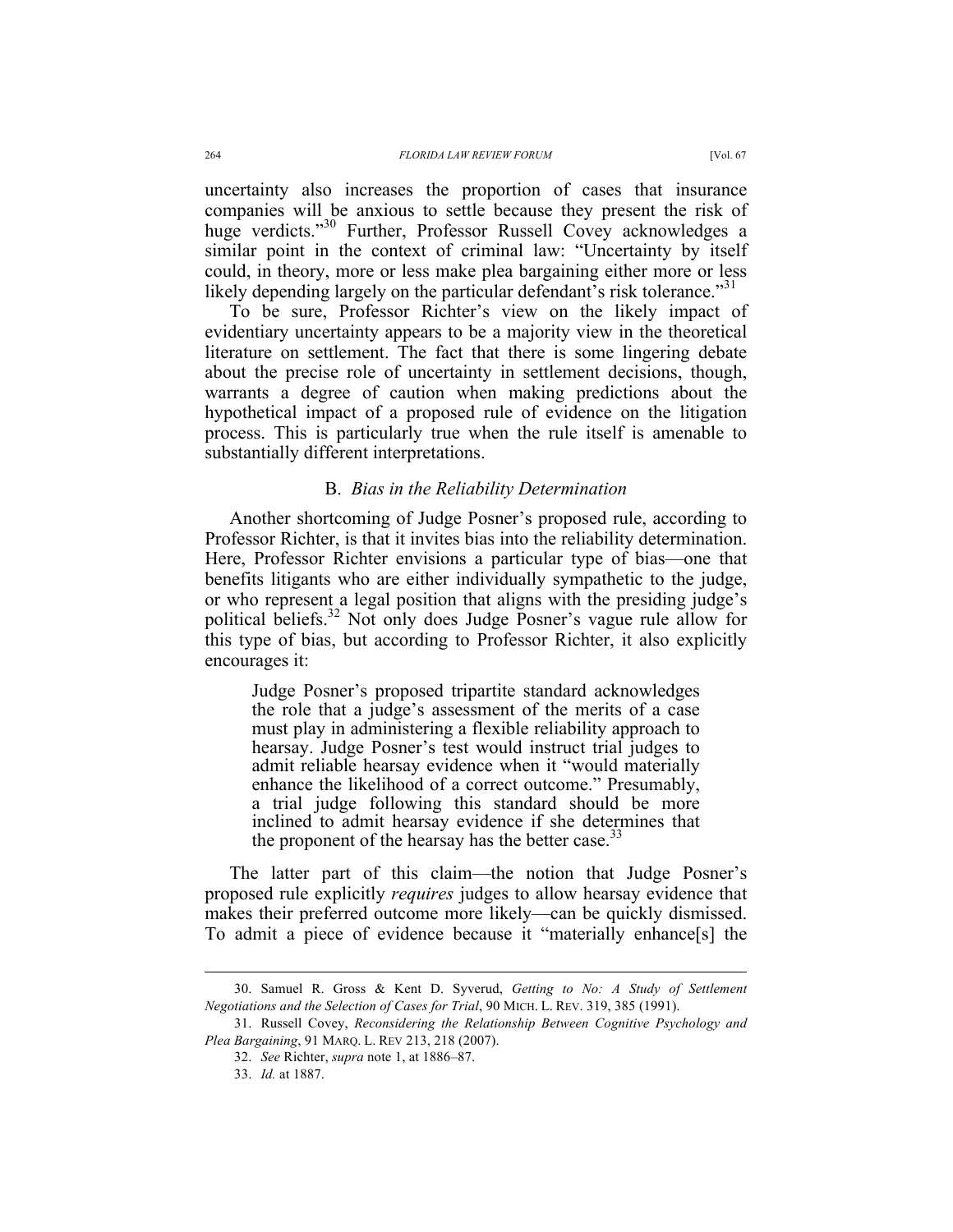likelihood of a correct outcome" is not to determine what the correct outcome is ex ante and make evidentiary rulings so as to bring about that (pre-determined, preferred) outcome. Rather, ruling in the interests of a "correct outcome" means to admit a piece of the story that is necessary in order to provide a full, meaningful engagement with the narrative of the case; to place the jury in the best possible position to make an informed decision *as they see fit*.<sup>34</sup> Under this reading of the third prong of Judge Posner's rule, a piece of slightly reliable evidence that is not duplicative or confusing might be allowed into evidence; whereas a piece of highly reliable evidence that is duplicative, confusing, or only marginally probative, might be left out. However, under this more natural reading of Judge Posner's rule, the judge's personal opinions about the correct outcome of the case need not be part of the analysis.

However, the portion of Professor Richter's argument regarding the general connection between discretion and bias is not so easily dismissed. There is simply too much experimental evidence on bias to hope that a flexible rule like Judge Posner's could avoid it entirely.<sup>35</sup> One can only hope to contain it. For several reasons though, it is not entirely clear how significant the problem of bias would be in the context of Judge Posner's rule. First, as mentioned in the preceding section, Judge Posner's rule might not end up operating as a discretionary black hole at all, but rather a predictably permissive rule under which most hearsay is allowed (and a few concrete areas where it is excluded). And, per the argument, less discretion translates to less bias.

Second, the empirical work Professor Richter cites to support her conclusion in this area—Professor Avani Mehta Sood's recent work on "cognitive cleansing"<sup>36</sup>—offers some hope that Judge Posner's rule would not result in unduly biased reliability determinations. For example, the legal context involved in the cited experimental studies is markedly different from most hearsay rulings. In Professor Sood's studies, participants acted as judges in deciding whether or not to exclude illegally obtained evidence under the "inevitable discovery"

 <sup>34.</sup> *See, e.g.*, Michael L. Seigel*, Rationalizing Hearsay: A Proposal for a Best Evidence Hearsay Rule,* 72 B.U. L. REV. 893, 896 (1992) ("Achieving justice in the context of the factfinding portion of a trial means determining the truth—that is, obtaining an accurate, unbiased picture of a historical event.").

<sup>35.</sup> *See, e.g.*, Chris Guthrie, Jeffrey J. Rachlinski & Andrew J. Wistrich, *Inside the Judicial Mind,* 86 CORNELL L. REV. 777, 793–94, (2000); Christine Jolls, Cass R. Sunstein & Richard Thaler, *A Behavioral Approach to Law and Economics,* 50 STAN. L. REV. 1471, 1498 (1998); Avani Mehta Sood, *Motivated Cognition in Legal Judgments—An Analytic Review*, 9 ANNU. REV. L. & SOC. SCI. 307, 309 (2013).

<sup>36.</sup> *See* Avani Mehta Sood, *Cognitive Cleansing: Experimental Psychology and the Exclusionary Rule*, 103 GEO. L.J. 1543, 1547 (2015).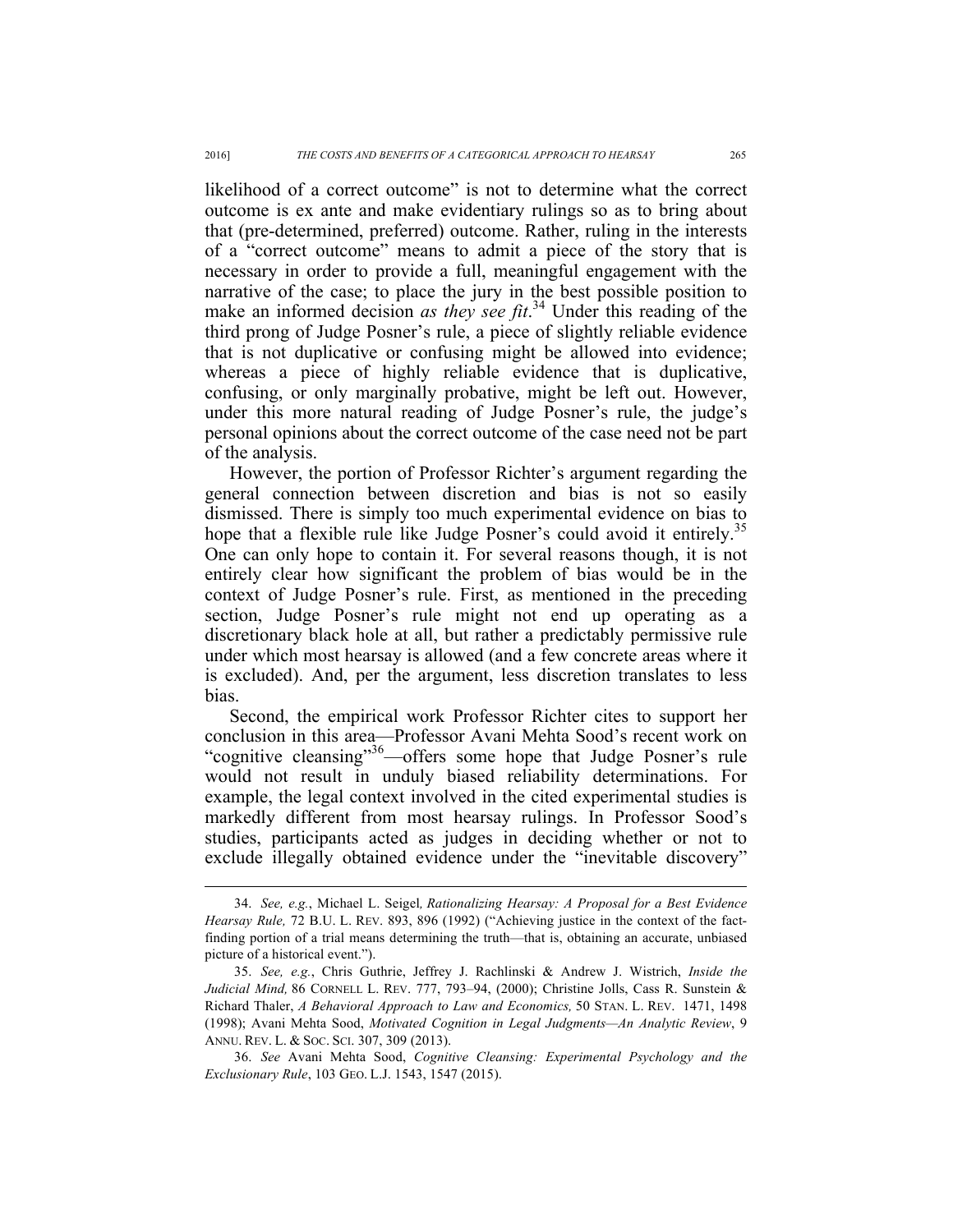exception to the exclusionary rule of the Fourth Amendment.<sup>37</sup> The evidence in these cases was highly probative—indeed dispositive making it extremely tempting for the study participants to find a legal rationalization to allow it into the trial. Perhaps unsurprisingly, the study found that the participants were more motivated to do so when the crime was egregious, and more able to do so under a vague legal standard.<sup>38</sup>

In the context of hearsay rulings, though, the stakes are typically much lower. It is rare that a single piece of hearsay evidence will be dispositive in a legal sense, and also relatively rare that a single piece of hearsay evidence will definitively paint a negative picture of one side of a dispute. In Professor Sood's study, for example, the evidence under consideration—physical evidence in the form of heroin and needles to be sold to high school students<sup>39</sup>—is far more immediately damning in a drug case than, say, a secondhand statement about possession of drugs. Accordingly, the temptation to allow hearsay evidence into trial on improper grounds seems somewhat weaker in the context of Judge Posner's rule than in Professor Sood's illegal search example. Professor Sood's study also found that legal decisions based on improper, extralegal factors were "markedly reduced when participants received the awareness instructions" that drew the experimental decision-makers attention to improper types of reasoning.<sup>40</sup> This suggests that a slight modification to Judge Posner's rule that spelled out improper considerations in the reliability determination might effectively serve to reduce bias as well.

None of this is to say that Judge Posner's rule, however it plays out on an operational level, would not invite any bias into the reliability determination. It certainly would, and Professor Richter correctly identifies it as a serious issue. But further studies specifically focusing on the operation of bias in rules more similar to Judge Posner's rule (like FRE 403) would be helpful in sorting out the magnitude of the problem and the feasible solutions in this context. Understanding the scope of potential bias would also allow for this particular cost to be weighed against any potential benefits of the proposed rule.

#### II. HIDDEN BENEFITS

Whether Judge Posner's proposed rule would ultimately make hearsay rulings more or less predictable, and whether any changes in the predictability of hearsay rulings would affect further changes in the cost of litigation, is extremely difficult to say. It's also only half the story.

 <sup>37.</sup> *See id.* at 1567.

<sup>38.</sup> *See id.* at 1547.

<sup>39.</sup> *See id*.

<sup>40.</sup> *Id.* at 1594.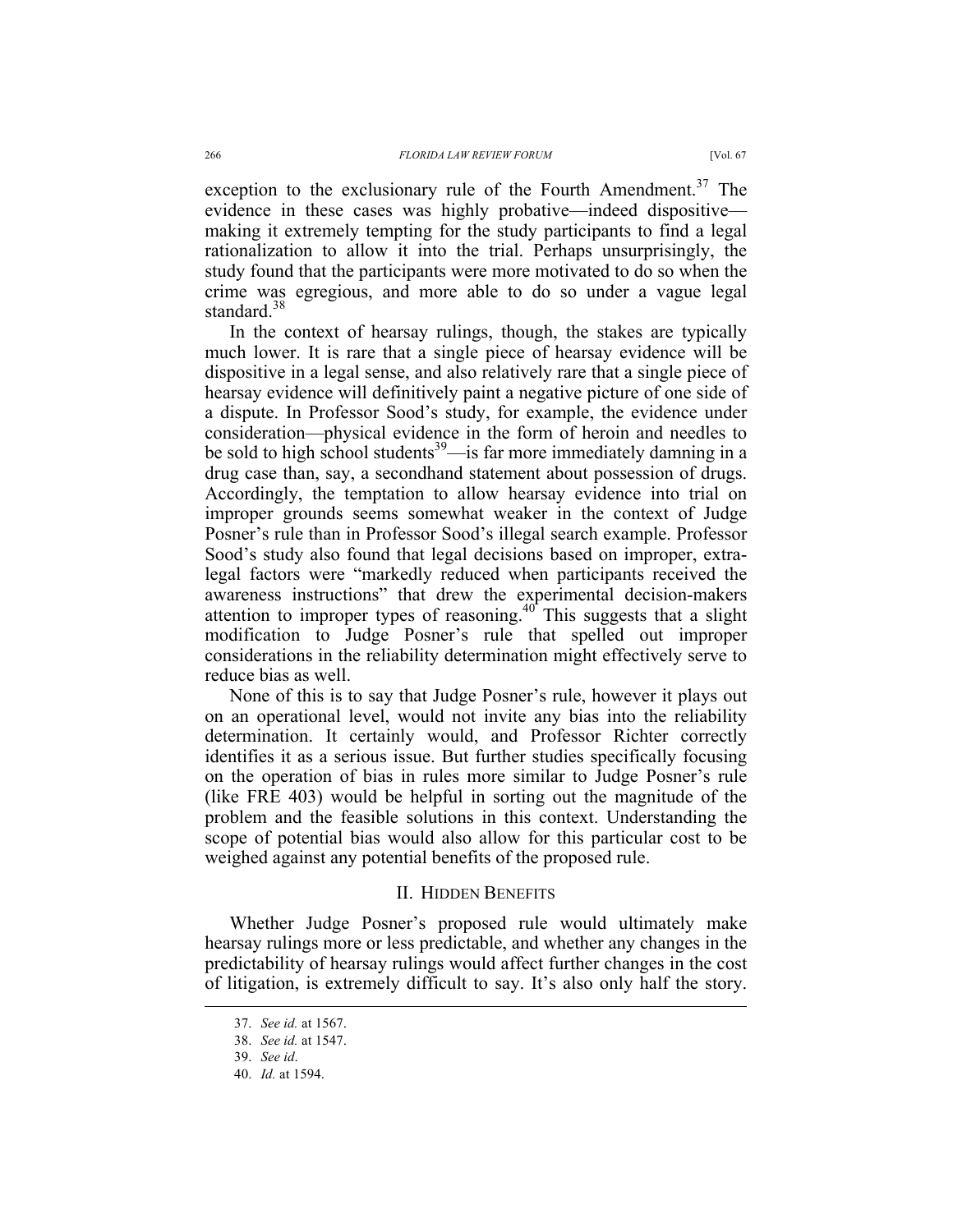On the benefits side of the equation, Professor Richter has little to say about Judge Posner's rule except that it would likely result in a more chaotic, and less transparent, version of the current rules—which is to say that Judge Posner's rule would entail no benefits at all:

A malleable case-by-case reliability standard . . . would create inconsistent application of hearsay doctrine across cases and courtrooms and could invite admissibility decisions based upon preconceived judicial assessments of correct outcomes . . . . Even more troubling, an experiment with discretionary treatment of hearsay would likely lead the trial process full circle, leaving the evidentiary system right where it started, with common law exceptions to the hearsay rule eerily reminiscent of the categorical exceptions in the Federal Rules.<sup>41</sup>

This conclusion is based on Professor Richter's assumption that folk psychology—even demonstrably bad folk psychology—is inescapable when it comes to reliability determinations.

But, again, Professor Richter's prediction of how Judge Posner's rule would operate in practice is not the only plausible account. Indeed, it is strange to predict a reversion to the current categorical approach when Judge Posner's explicit motivation in proposing an alternative is to rid the current system of bad folk psychology.43 If all Judge Posner's proposal managed to do was rid the current hearsay rules of the least supportable assumptions about human behavior—in Judge Posner's view, the assumptions supporting the present sense impression and excited utterance exceptions—it would likely make rulings marginally more accurate. If we go a step beyond this and assume that Judge Posner's rule would also eliminate the empirically questionable reasoning underlying the "dying declarations"<sup>44</sup> and "statements against interest<sup> $35$ </sup> exceptions (meanwhile allowing almost everything else in, as outlined in the preceding Part) the benefits might be more substantial.

 <sup>41.</sup> *See* Richter, *supra* note 1, at 1894.

<sup>42.</sup> *See id.* at 1892 ("The problem with replacing the hearsay exceptions with a reliability test to avoid folk psychology is that human nature and psychology are the only tools available to assess the reliability of hearsay statements.").

<sup>43.</sup> *See* United States v. Boyce, 742 F.3d 792, 801 (7th Cir. 2014).

<sup>44.</sup> FED. R. EVID. 804(b)(2); *see also* Posner, *On Hearsay*, supra note 6, at 1471 ("The hearsay exception for dying declarations, as for present sense impressions and excited utterances, is a fossil.").

<sup>45.</sup> FED. R. EVID. 804(b)(3); *see, e.g.*, Daniel J. Capra, Essay, *Amending the Hearsay Exception for Declarations Against Penal Interest in the Wake of* Crawford, 105 COLUM. L. REV. 2409, 2424 (2005); John P. Cronan, *Do Statements Against Interests Exist? A Critique of the Reliability of Federal Rule of Evidence 804(b)(3) and a Proposed Reformulation*, 33 SETON HALL. L. REV. 1, 24 (2002).